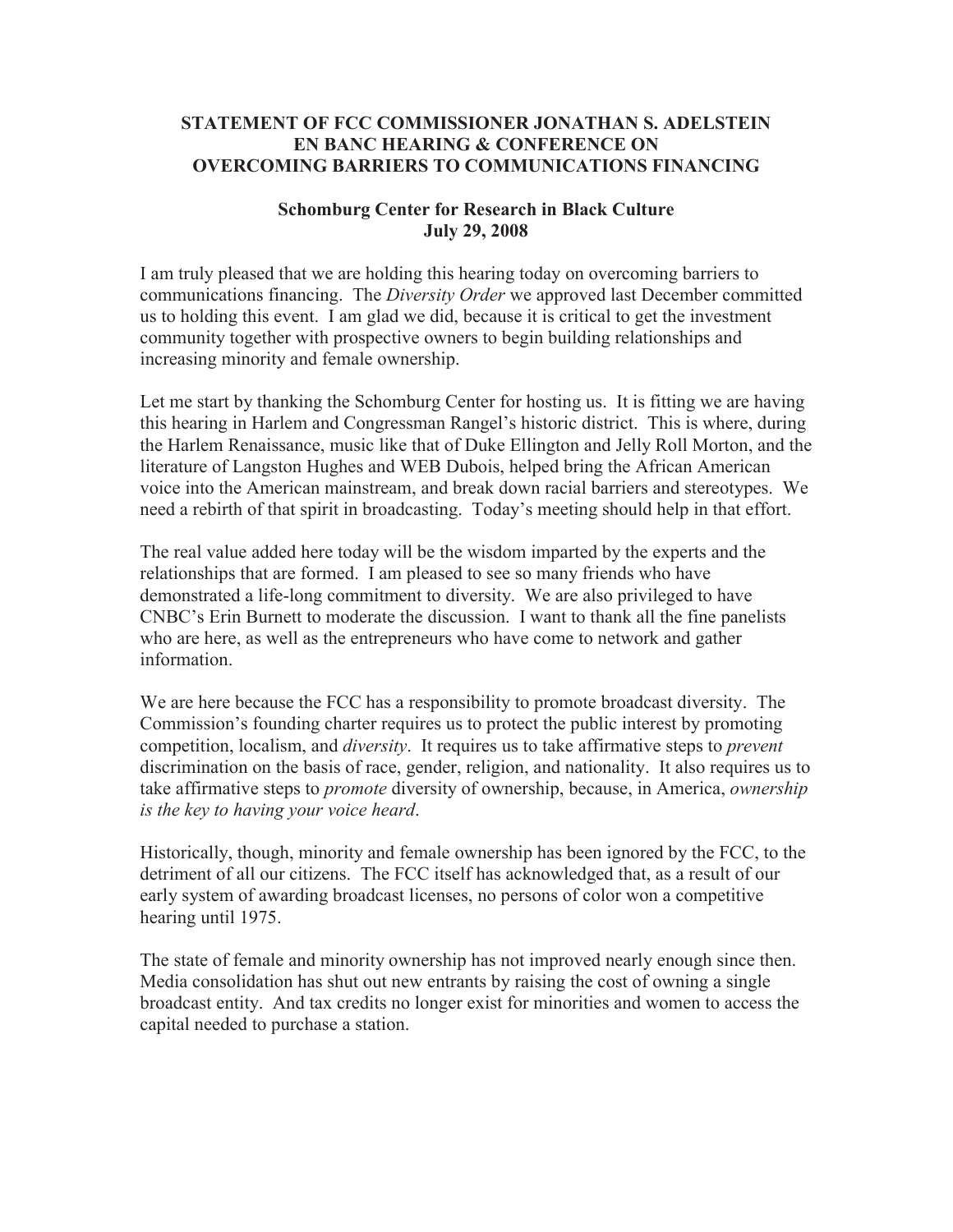It is disappointing that the tax certificate was repealed because it was so effective. There was a five-fold increase in the number of broadcast licenses held by minorities from 1978, when the original tax certificate policy was implemented, until its repeal in 1995.<sup>1</sup>

Since the repeal of the tax certificate and the roll-back of ownership caps following the 1996 Telecommunications Act, minority and female ownership has been in a tailspin. There has been no increase in minority ownership since 1998. In fact, there has been a drop of nearly 70 percent of African American owned stations during this time.<sup>2</sup> Recent studies by Free Press have concluded that only 3.4 percent of commercial TV stations and 7.7 percent of commercial radio stations are minority owned, though minorities account for a third of the population. $3$ 

Late last year, we missed an enormous opportunity to increase minority and female ownership in the 700 MHZ auction. Instead of seizing the opportunity to counter the legacy of discrimination, we made a bad situation even worse, because women and people of color were virtually shut out.

Our *Diversity Order* fell short of doing all we could to improve the situation, because it adopted a weak proxy for minority and female ownership – the eligible entity definition. Eligible entity uses a revenue-based definition of the class of entities entitled to regulatory relief, rather than one more targeted at assisting women and people of color to become owners. Because the definition is so broad, minority and female owned businesses are likely to be incidental beneficiaries, if they benefit at all.

The FCC has not helped the situation by failing to update dilapidated data and stale studies. We need to update our *Adarand* studies to determine whether the adoption of a definition, such as a socially and economically disadvantaged business (SDB), or a process, such as full file and review, could be implemented in a constitutionally acceptable fashion. Our own Diversity Committee is currently reviewing these issues, and I look forward to hearing from our expert panel about what needs to be done.

While increasing minority and female ownership is critical, ensuring equal employment opportunities for these groups also opens a path toward fuller participation in this critical industry and can open pathways to ownership. I was encouraged by the Radio and Television News Directors Association's (RTNDA) recent report that the "percentage of journalists of color and women working in local television and radio news increased in 2007, as did the percentage of both groups in newsroom leadership positions. . . .<sup>34</sup>

<sup>1</sup> Minority Media and Telecommunications Council, *MMTC Road Map for Telecommunications Policy*, 2008, at 22, (last visited July 24, 2008), available at: http://www.mmtconline.org/filemanager/fileview/165/.

<sup>2</sup> S. Derek Turner, Mark Cooper, *Out of the Picture 2007: Minority and Female TV Station Ownership in the United States*, Oct. 2007 update and revision, at 2, (last visited July 24, 2008), http://www.freepress.net/files/otp2007.pdf.  $\frac{3}{4}$  Id at 2 *Id.* at 3.

<sup>4</sup> RTNDA/Hofstra University, *2008 Women and Minorities Survey Results*, July 21, 2008, (last visited July 24, 2008),

http://rtnda.org/pages/posts/rtndahofstra-survey-women-and-journalists-of-color-advance-in-local-broadcast-news247.php.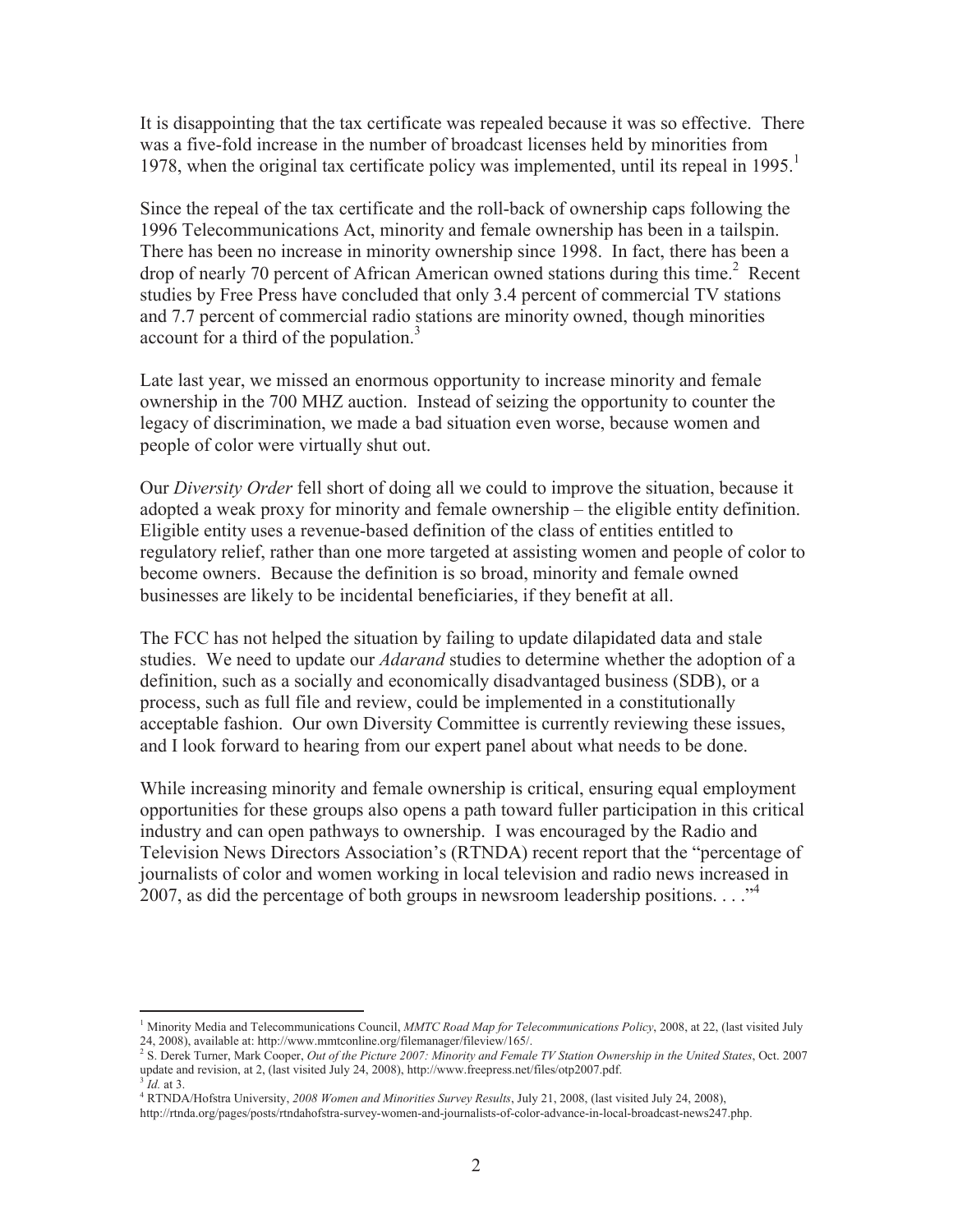The bigger picture is more troublesome. From 1996 to 2007, the RTNDA reports that minority employment in radio journalism dropped from  $14.6$  percent to  $6.2$  percent.<sup>5</sup> MMTC has calculated that "when minority employment at minority owned and Spanish language stations are factored out of the RTNDA's 6.2 percent statistic, the number of minorities working in English language, non-minority owned radio journalism is statistically zero – about where it was in 1950. $\cdot$ <sup>6</sup>

Unfortunately, the Commission's lack of relevant data prevents adequate enforcement against discriminatory hiring practices. In fact, the size of the Commission's EEO docket is down 96 percent over what it was from 1995-1997.<sup>7</sup>

Though the situation has been bleak for minority and female broadcasters, the Commission has made some positive rule changes in recent months that can make a real difference.

The *Diversity Order* adopts several key reform measures such as banning discrimination in broadcast transactions, adopting a zero tolerance standard for ownership fraud, and requiring a nondiscrimination provision in advertising sales contracts designed to avoid "no urban/no Spanish" dictates. Some say that this nondiscrimination rule is "the first new federal civil rights mandate on any subject in 31 years."<sup>8</sup> The rule outlaws the practice of advertisers telling their agencies not to advertise in Black or Spanish media because of the race of members of the audience.

The *Order* also takes a few steps toward making capital more accessible to eligible entities through creating favorable incubation, distress sale, loan, and divesture rules for eligible entities.

Besides informing you of opportunities created by our rule changes, I want to pass along a few ideas we heard from the MMTC conference about access to capital. We heard that prospective owners need to integrate new media strategies into their business plan and not rely solely upon traditional media. Investors want entrepreneurs to think of media as a series of distribution channels and the product as the content to be distributed as widely as possible. For example, we heard about Radio One, which acquired a social networking site to serve as another advertising outlet and marketing tool.

We also heard about creative ways of generating junior capital. One example is leasing the broadcast tower that accompanies the purchase of a broadcast station. Broadcast towers, when leased, can generate steady revenue that can make up 20 to 30 percent of the junior capital needed to secure the rest of a new entrant's financing.

<sup>5</sup> MMTC, *supra* note 1, at 22.

<sup>6</sup> *Id.* 

*Id.* (There were 251 enforcement cases from 1994-1997 and from 2004-2007 there were just 10, and the total forfeiture amounts imposed annually have also decreased 96% from \$312,250 in 1994-1997 to \$12,125 in 2004-2007.)

<sup>8</sup> *Id.* at 6.